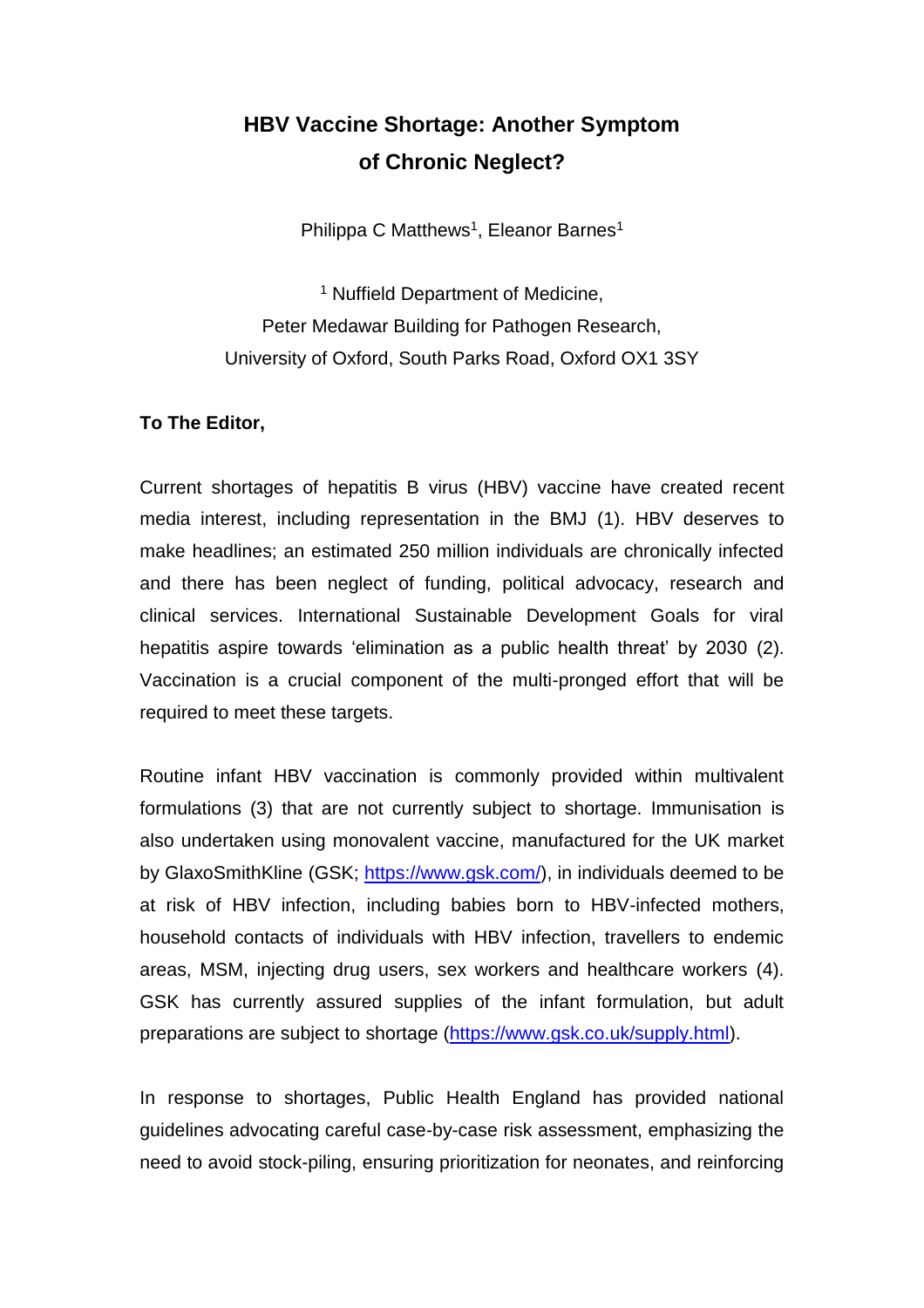key educational messages (5). In low endemicity settings, such as the UK, this triaged approach means that individuals at high risk should continue to be protected. However, it should be difficult to justify shortages of a robust, safe vaccine that has been successfully manufactured for over two decades, and a robust public, professional and political response is required to represent vulnerable high-risk groups. In the absence of a cure, every new individual case of HBV infection should be regarded as an inexcusable, preventable failure.

GSK should now share more details to explain the current supply issues. Minimising the impact of the current situation, and avoiding future shortages, will rely on a careful assessment of the supply chain from its roots in political will and sustainable funding, through production and distribution, to the end point of clinical use. If future interruptions to vaccine stocks are a concern, we should be investing in improved manufacturing processes and/or engaging with alternative suppliers. Let us use this current interruption in supply to scrutinize practice, to build advocacy, to re-educate ourselves, our patients and the public about this important yet neglected infection, and to ensure we get vaccine supply back on track.

## **FUNDING:**

PCM is funded by the Wellcome Trust and EB by the Medical Research council UK and Oxford NIHR BRC.

## **REFERENCES:**

- 1. Kmietowicz Z. 2017. Doctors are told to use hepatitis B vaccine sparingly because of global shortage. BMJ 358:j3801.
- 2. Griggs D, Stafford-Smith M, Gaffney O, Rockstrom J, Ohman MC, Shyamsundar P, Steffen W, Glaser G, Kanie N, Noble I. 2013. Policy: Sustainable development goals for people and planet. Nature 495:305- 307.
- 3. Torjesen I. 2017. UK adds hepatitis B to infant vaccination schedule. BMJ 358:j3357.